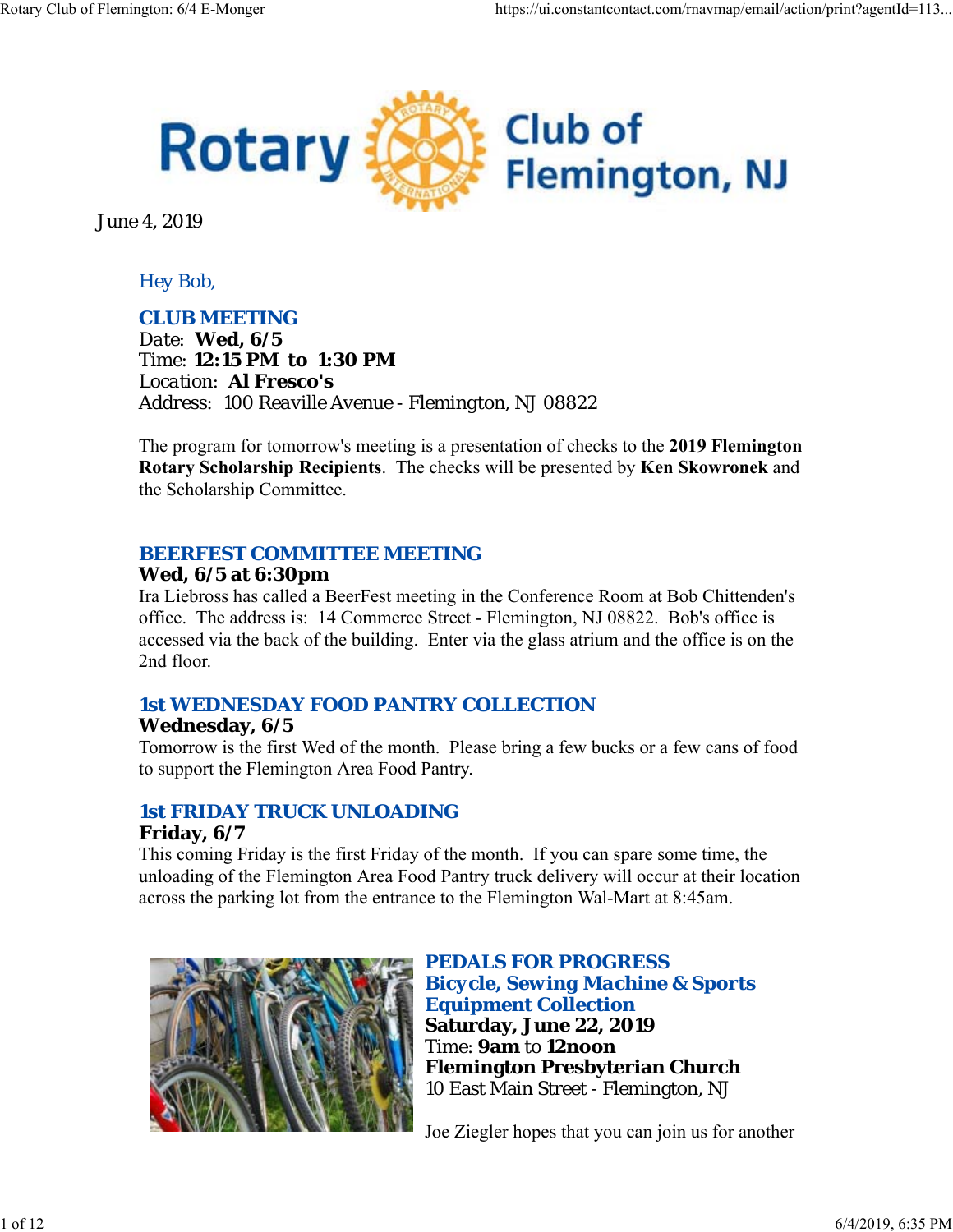Collection at the Flemington Presbyterian Church. Items to be collected include **Used Bicycles** (adult and child), **Used Sewing Machines** (in working condition) and **Sports Equipment** (soccer balls, baseball gloves, etc. that can fit in the shipping containers between the bikes). The collection is sponsored by the Flemington Presbyterian Church and the Rotary Club of Flemington.

Your volunteered time to help put unused bikes to good use in the developing world would be greatly appreciated!

#### *Requirements*:

- Bikes should be rust free.
- Bikes with flat tires in need of some repair are accepted.
- No children's trikes.
- "Bikes for parts" are not accepted.
- Portable sewing machines shall be in working condition.

A **\$10 minimum cash donation** is required with each bike or sewing machine. All material and monetary donations are tax deductible. A receipt will be provided on site. The required cash donation helps to offset the cost to ship the bikes to the developing countries.

Recently collected bikes have been sent to Nicaragua, Ghana, Albania, and Kosovo.

**Pedals for Progress**, also known as **P4P**, collects 5000 to 7000 bicycles annually and transfers this material wealth to those more needy. Thus rescuing bicycles destined for America's landfills and delivering them to societies where they are badly needed and highly valued. To date, more than 155,000 bicycles, 4,000 used sewing machines and \$10.8 million in new spare parts have been shipped to partner charities in developing countries. In these countries, the bikes are reconditioned by partner agencies and distributed at low cost to poor working adults. These bikes provide them with reliable transportation for commuting to work, transporting produce to market, or accessing health care and other services. Steady employment for these adults is vital to the development and success for these economies.

**It costs \$40 to collect, process, ship, rebuild and distribute each bicycle**. The required \$10 donation helps to offset the shipping costs. P4P is a  $501(c)(3)$  corporation and a registered charity in the states of NJ, PA, NY, CT, IA & VT. Brochures explaining this innovative program will be available at the collection site. P4P also seeks donations of wrenches for our oversees shops. For detailed information about our overseas projects and a current schedule of bicycle collection, visit the P4P website at **www.p4p.org**. If you miss this collection date, you can locate other bike collections through the Pedals for Progress website: **www.P4P.org**

### *BeerFest VOLUNTEER REQUEST* From **Johanna Ruberto**

Johann wanted to share the following letter with you. She is looking for volunteers to help at our BeerFest fundraiser. If you are able to assist, please respond to Johanna via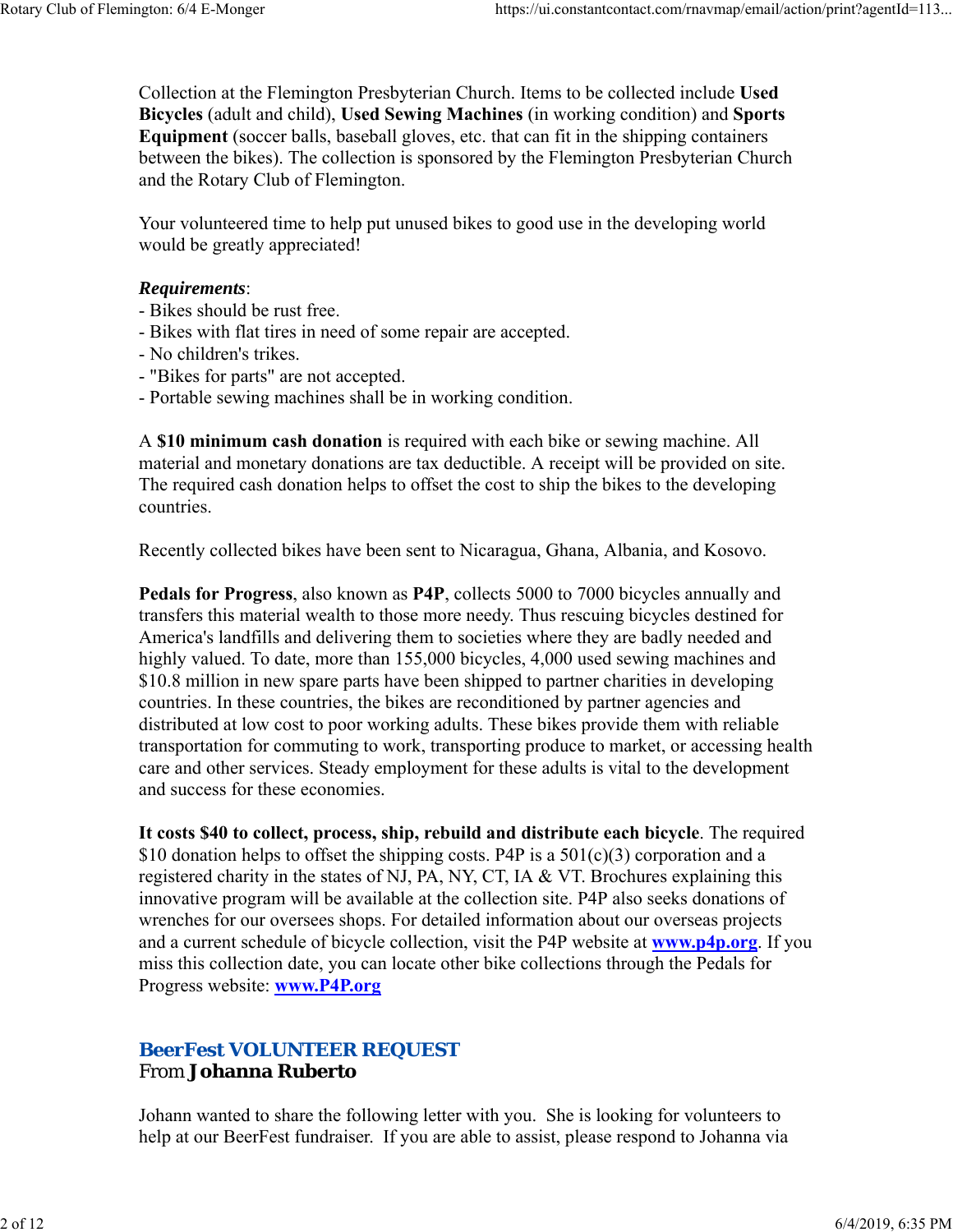the email address she has listed below.

 $-$ 

Dear Rotarian,

The Rotary Club of Flemington values and appreciates your service to support our "BeerFest."

The **Flemington Rotary BeerFest** is an event that allows participants to taste and sample many kinds of Craft Beers from a variety of different Breweries. In fact, we plan to have more than 60 beers from 30 breweries! There will be live music to enjoy and food available to purchase.

This year's BeerFest is scheduled for **Saturday, October 19, 2019** from 12noon to 4:30pm. The VIP session will run from 12noon to 1pm. The General Session will run from 1pm to 4:30pm. It is being held **Indoors** at the **Nex Level Arena** located at 426 Case Boulevard, Flemington, NJ. Tickets go on sale on June 1, 2019.

**Your help is vital to the success of this event**, which supports the Flemington Rotary Foundation. 100% of Net Proceeds benefit our charitable projects that are dedicated to helping Youth, Elderly or the Disabled. This includes scholarships for graduating seniors from the Hunterdon Central Regional High School and the Hunterdon County Polytech Career & Technical School.

**Thank You** for offering your assistance. Together, we can all make a difference. Please visit the Flemington Rotary BeerFest website for additional information:

## www.FRBeerFest.org

Please email me if you are able to help us at the event.

Thank you, Johanna Ruberto jsruberto@flemingtonrotarynj.org

## **Volunteer Times**

| Time           | Training     | <b>Responsibility</b> | <b>Volunteers</b> |
|----------------|--------------|-----------------------|-------------------|
| $8:30 - 10:00$ | -            | Set-only up           |                   |
| $11:30 - 2:30$ | $1 \cdot 15$ | Serve                 | 40                |
| $2:30 - 4:30$  | 7.14         | Serve                 | 40                |



### *OFFICERS & BOARD MEMBERS for the 2019-2020 Flemington Rotary Year* **Presented by President, Nik Kritharis**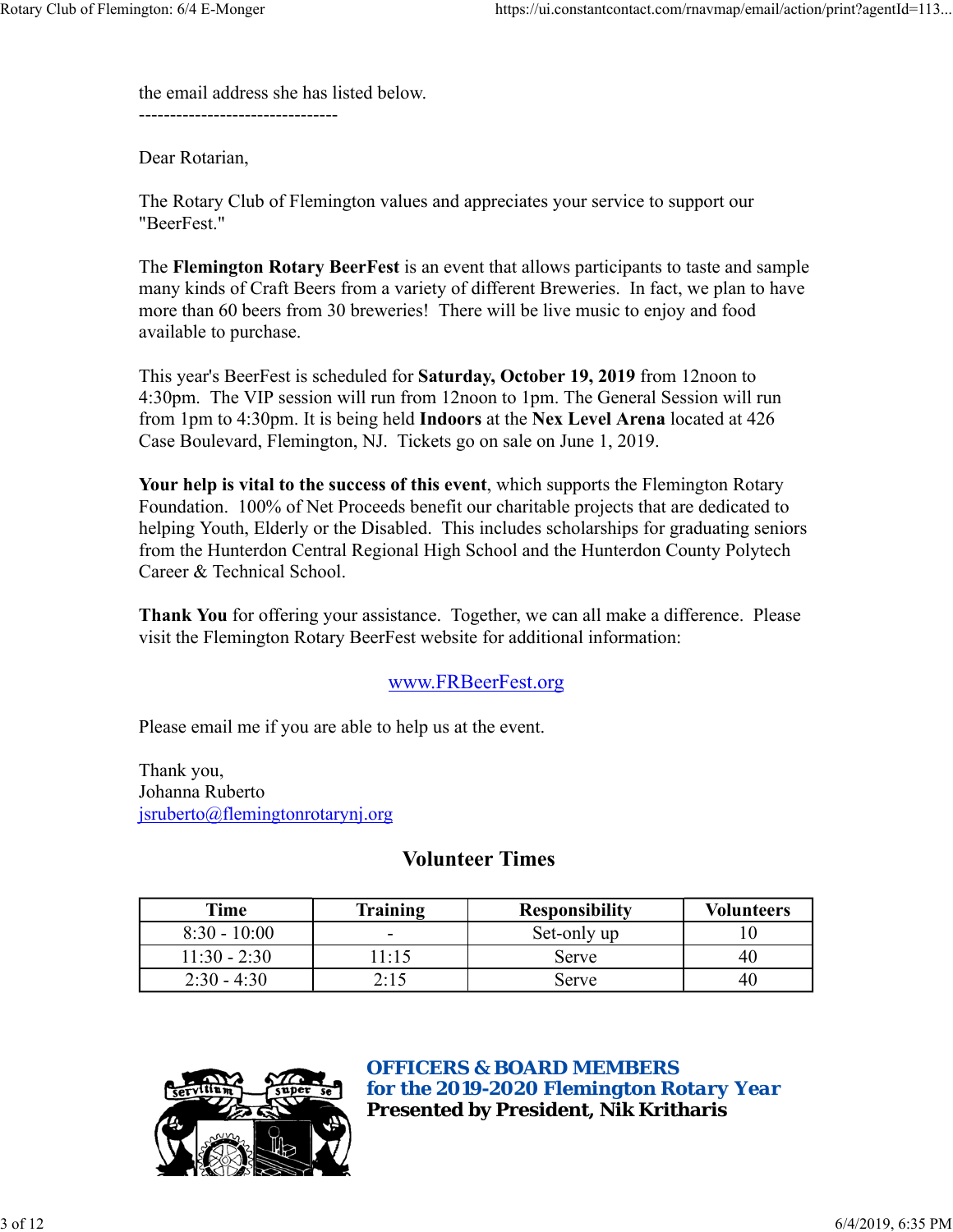

At the 4/17/2019 Club Meeting, President Nik presented the proposed slate of Officers & Board members for the upcoming 2019-2020 Flemington Rotary year. As a reminder, the Flemington Rotary calendar year runs from July 1st through June 30th.

The slate was officially presented at the **Wed, May 1** noon lunch meeting and was approved by club majority. The slate was then approved by the Board on 5/22/2019.

Therefore, the slate of officers for the upcoming Rotary year is as follows:

| Club President      | Ann del Campo                                   |  |
|---------------------|-------------------------------------------------|--|
| President-Elect     | <b>Kyle Fogarty</b>                             |  |
| Secretary           | Harry Mazujian                                  |  |
| Treasurer, General  | <b>Terry Ownes</b>                              |  |
| Treasurer, Lunch    | <b>Ken Skowronek</b>                            |  |
| <b>Board Member</b> | <b>Nik Kritharis</b> (Immediate Past President) |  |
| <b>Board Member</b> | <b>Sandy Clark</b>                              |  |

# **2019-2020 RCOF Officers & Board Members**



### *Rotary Club of Flemington CHANGING of the GUARD DINNER* **Tuesday, June 25** Location: **55 Main Restaurant** Address: 55 Main Street - Flemington, NJ 08822 Time: 6:00 PM to 9:00 PM

The Changing of the Guard Dinner is scheduled for **Tuesday, June 25** at 55 Main, located at 55 Main Street in Flemington. Parking is available behind the restaurant.

Please join your fellow Rotarians as **President Nik** turns the gavel over to incoming **President, Ann del Campo**. Award presentations will include the coveted Rotarian of the Year & Paul Harris Fellow. Other awards will include Perfect Attendance as presented by Club Secretary, Kyle Fogarty, and awards presented by President Nik himself.

Dinner will be **buffet style** allowing everyone to walk around and mingle. The idea is not to stay seated in one spot all night. Food to include appetizers, mixed greens salad, grilled salmon/shrimp, braised beef short ribs, Chicken Saltimbocca, veggies and potatoes. Dessert to include Key Lime pie, cookies and a lemon tart.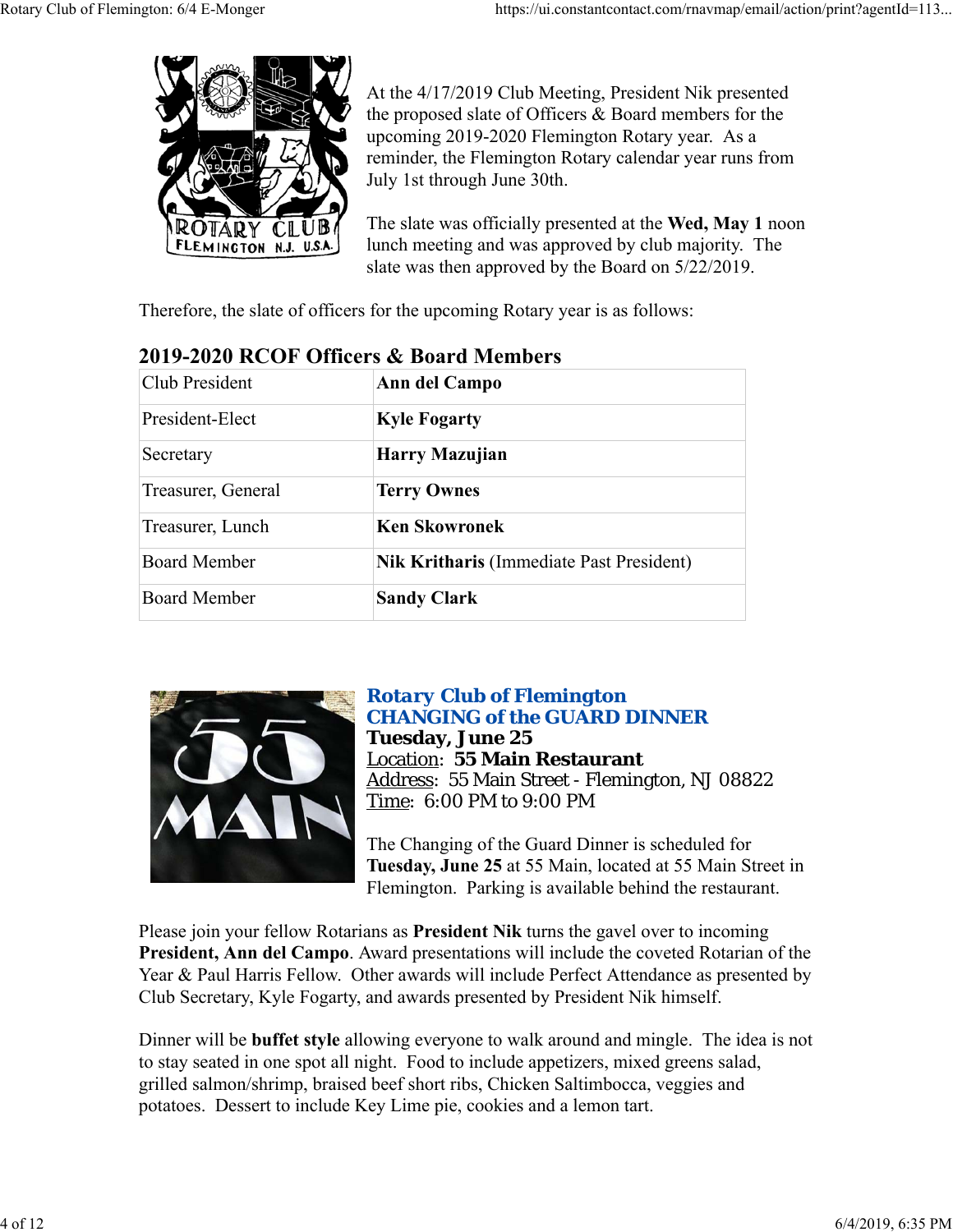The evening is **BYOB**. So please **bring** your own favorite **wine**, **beer** or **spirit** to enjoy with your spouse/significant-other/guest.

There will be no regular lunch meeting on Wednesday, 6/26 in lieu of the evening dinner.

Cost to Attend:

- Pay-as-you-go members will pay \$15 for their meal. No cost for their spouses.
- Semiannual and annual paying members and their spouses attend free of charge.
- No cost for spouses of deceased members.

Please **RSVP** by **Wednesday, June 19** to the Evite invitation. If you did not receive an Evite for some reason, please let us know if you are able to attend. Please indicate the total number attending when you do RSVP.

For additional information or questions, please contact Karen Widico at kwidico@njprevent.com (or) by phone at 908-782-3909.



### *RIDES for JOHN ZULLO* **From Sandy Clark Updated 6/4/2019**

The following is an updated schedule for driving John Zullo to Wednesday Rotary meetings during the next several weeks. This will be revised as necessary in each weekly E-Monger. Scheduled drivers should contact Sandy Clark at least 24 hours before the Wednesday meeting if they are unable to drive. At the same time, John will call the scheduled driver at least a day in advance if he does not plan to attend the meeting.

### **Schedule of Drivers for John Zullo**: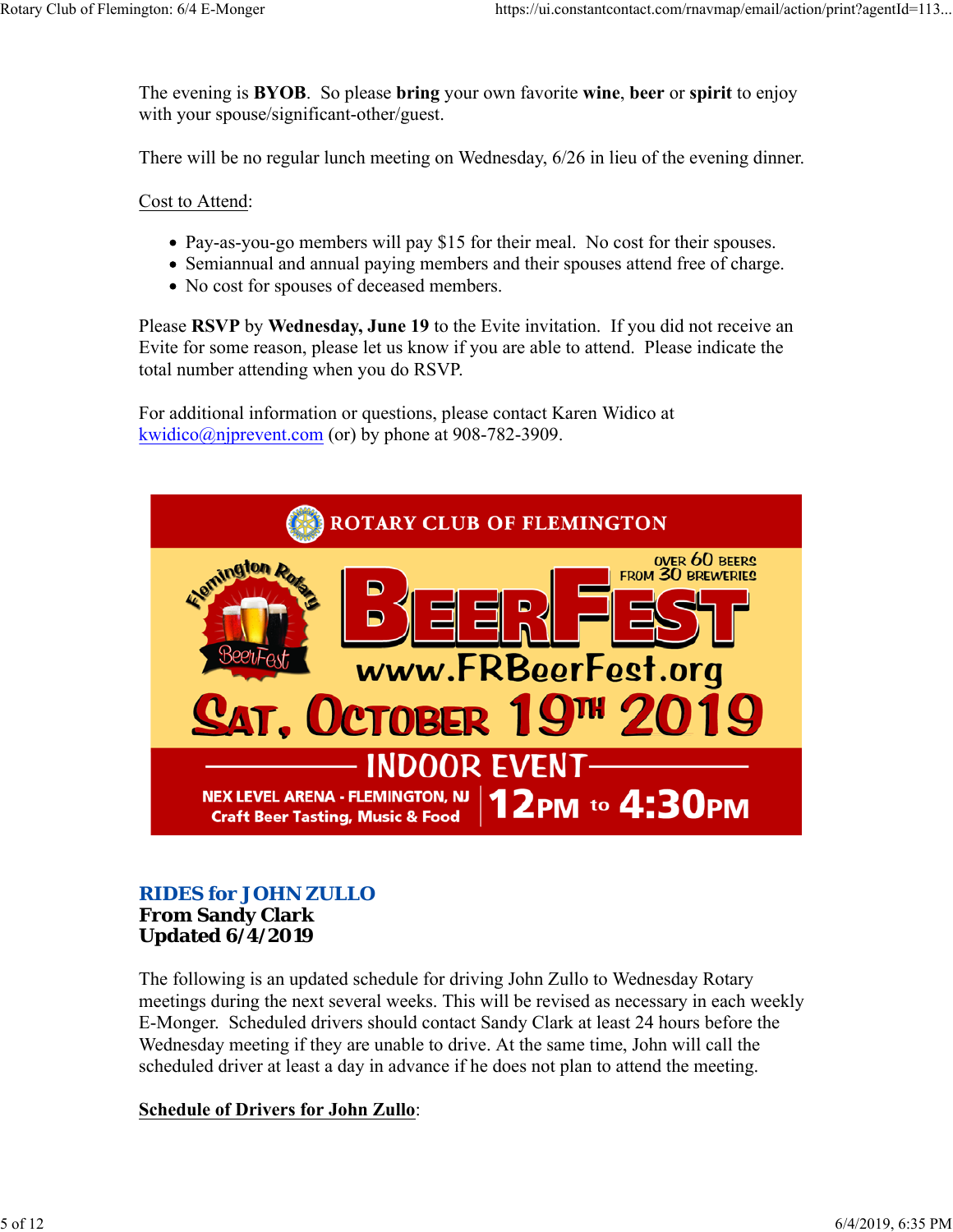- June 5 Dick Stothoff
- June 12 Harry Mazujian
- June 19 Sandy Clark
- June 25 Terry Martin (COTG Dinner)



# *Interact Club at H.C.R.H.S*

Ann Del Campo and Harry Mazujian are attending Interact Meetings at H.C.R.H.S. and will be sharing activities and updates as they learn about them.



### *Follow Us on Facebook*

The Rotary Club of Flemington is on Facebook with two (2) different Facebook pages! One page is for all information about the Rotary Club of Flemington. The second page is

dedicated to the BeerFest event. Click the links below to access our Facebook pages:

- Rotary Club of Flemington, NJ
- Flemington Rotary BeerFest



### *The Flemington Rotary MEMBER DIRECTORY Is Updated on the Website*

A PDF copy of the Club Directory kept on the club website, located on the password protected "**Members Only**" page. To access this, simply goto **www.FlemingtonRotaryNJ.org** and click on "Members

Only" in the upper left. The page is password protected. If you do not have the password, simply email us and request it.

If you see any updates that need to be made (a change of address, email, phone number, something is not listed correctly, etc.), please email Sandy Clark and request any changes to be made. **Click Here** to generate an email to Sandy.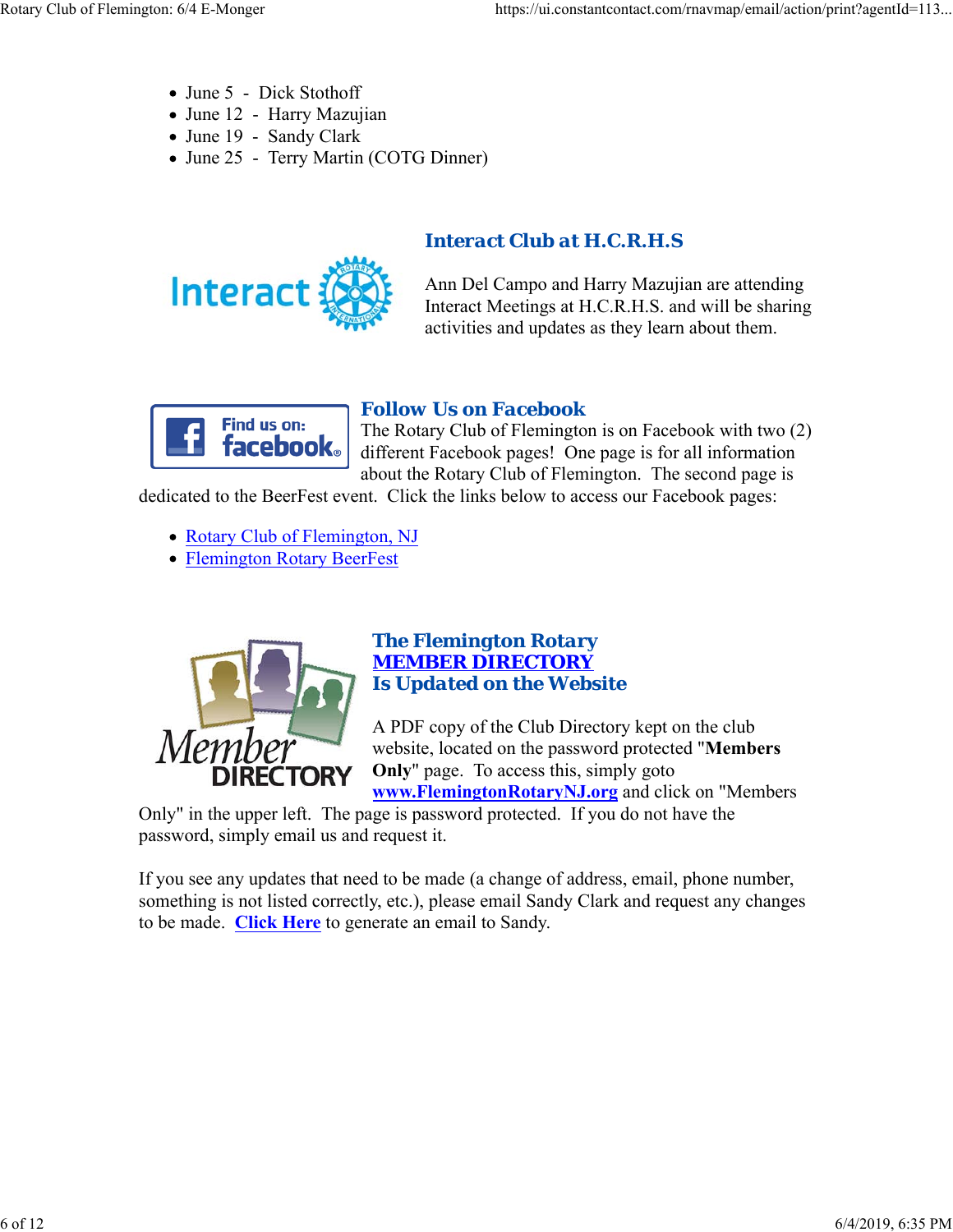

# *SPEAKERS & PROGRAMS BEING SOUGHT*

**Jeff Moore**, our Program Chair, is looking for speaker & program ideas for upcoming meetings. If you have any leads, please pass them onto Jeff, who will follow-up to schedule the speaker.

**Click here** to generate an email directly to Jeff.



# *HUNTERDON COUNTY CHAMBER OF COMMERCE*

As you know, the Rotary Club of Flemington is a member of the H.C. Chamber of Commerce. This enables all Rotarians the ability to attend a Chamber function as a "member". If someone asks you what your business is, you would explain that you are a member representing the Rotary Club of Flemington. **Click Here** to visit the Chamber website for a listing of upcoming events.

## *ROTARY DISTRICT 7475 NEWS*

**Click Here** to read the current news from our Rotary District 7475.

# *UPCOMING CLUB MEETING PROGRAMS:*

- Wed, 6/05: Scholarship Recipients Check Presentation.
- Wed, 6/12: Hunterdon Central Jazz Combo (estimated 11 people total).
- Wed, 6/19: TBA.
- **Tues, 6/25**: **Changing of the Guard Dinner** (6-9pm at 55 Main)
- Wed,  $6/26$ : NO Meeting due to the Tuesday evening COTG dinner.

# *UPCOMING DATES TO NOTE:*

**Next RCOF Board Meeting:** Wed, TBA at 5:30 PM (Usually the 3<sup>rd</sup> Wed). Next BeerFest Meeting: Wed, 6/5 at 6:30 PM (Usually the 3<sup>rd</sup> or 4th Wed). **Next Membership Meeting:** Wed, TBA at 1:30 PM (Usually the 2<sup>nd</sup> Wed).

**Upcoming RCOF Club Events, Fundraisers, Fellowship Events, Etc**.: 10/19 (Sat): Flemington Rotary BeerFest (Nex Level Arena)

**Rotary District 7475 Events & Functions:** 6/1-5: Rotary International Convention - Hamburg Germany 6/21-23: RYLA (Rotary Youth Leadership Awards) 6/24: District Banner Exchange (Change Over Dinner)

## *COMMITTEE LIST:*

**Click Here** to download the listing of all current Club Committee's and its members.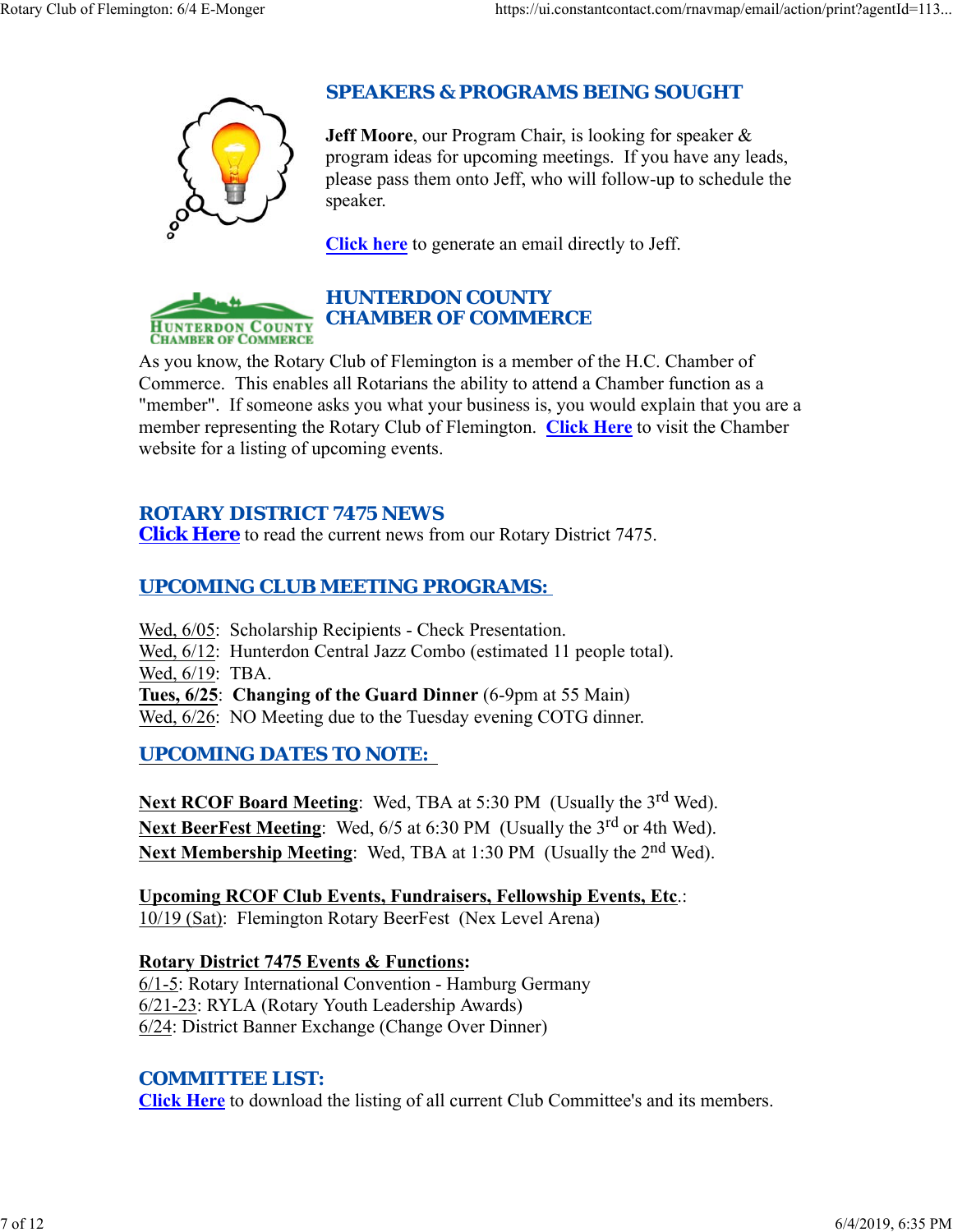### *"MEMBERS ONLY" WEBSITE:*

### **Click Here for the Members Only section of the website to find:**

1) The "Membership Proposal Form" to propose a new member.

- 2) New Member Information.
- 3) An Online Copy of the Club Membership Directory.
- 4) A Link to All Photos Albums of the Club.

### *ROTARY WEBSITE LINKS:*

Rotary International: **www.Rotary.org** Rotary District 7510: **www.RotaryNJ.org**

### *NEARBY ROTARY CLUB MEETINGS:*

As A Rotarian, you are Welcome to attend a Rotary Club meeting anywhere in the world. Click here for the Rotary Club Locator App. Or see below for some local meetings:

#### Mondays

**Lambertville/New Hope** (6:30 pm) - Lambertville Station Restaurant; 11 Bridge Street, Lambertville NJ 08530

#### Tuesdays

**Whitehouse** (12:15 pm) - The Rail; 157 Main Street, Whitehouse Station, NJ 08889 **Princeton** (12:15 pm) - The Nassau Club; 6 Mercer Street, Princeton, NJ 08540

#### Wednesdays

**Branchburg Township** (7:30 am): Stoney Brook Grille; 1285 Route 28, North Branch, NJ 08876

**Flemington** (12:15pm): Al Fresco's Restaurant; 100 Reaville Ave, Flemington, NJ 08822 **Hillsborough Township** (6:15 pm): The Landing Restaurant; 311 Amwell Road, Hillsborough, NJ 08844

### Thursdays

**Clinton Sunrise** (7:30 am): Clinton Fire House; Old Hwy. 22 & New Street, Clinton, NJ 08809

**Montgomery/Rocky Hill** (7:30am): Cherry Valley Country Club; 125 Country Club Drive, Skillman, NJ 08558

**Somerville/Bridgewater** (12:15 pm): Raritan Valley Country Club; 747 State Route 28, Bridgewater, NJ 08807

**Trenton** (12:15 pm): Trenton Country Club; 201 Sullivan Way, West Trenton, NJ 08628

### Fridays

**North Hunterdon** (12:15 pm): Mountain View Chalet; 154 Route 173, Asbury, NJ 08802

**Princeton Corridor** (12:15pm): Hyatt Regency; 102 Carnegie Center, Rt. 1 North, Princeton, NJ 08540

### eClub

**Rotary eClub of Hunterdon Horizon**: View website for meetings or online makeups.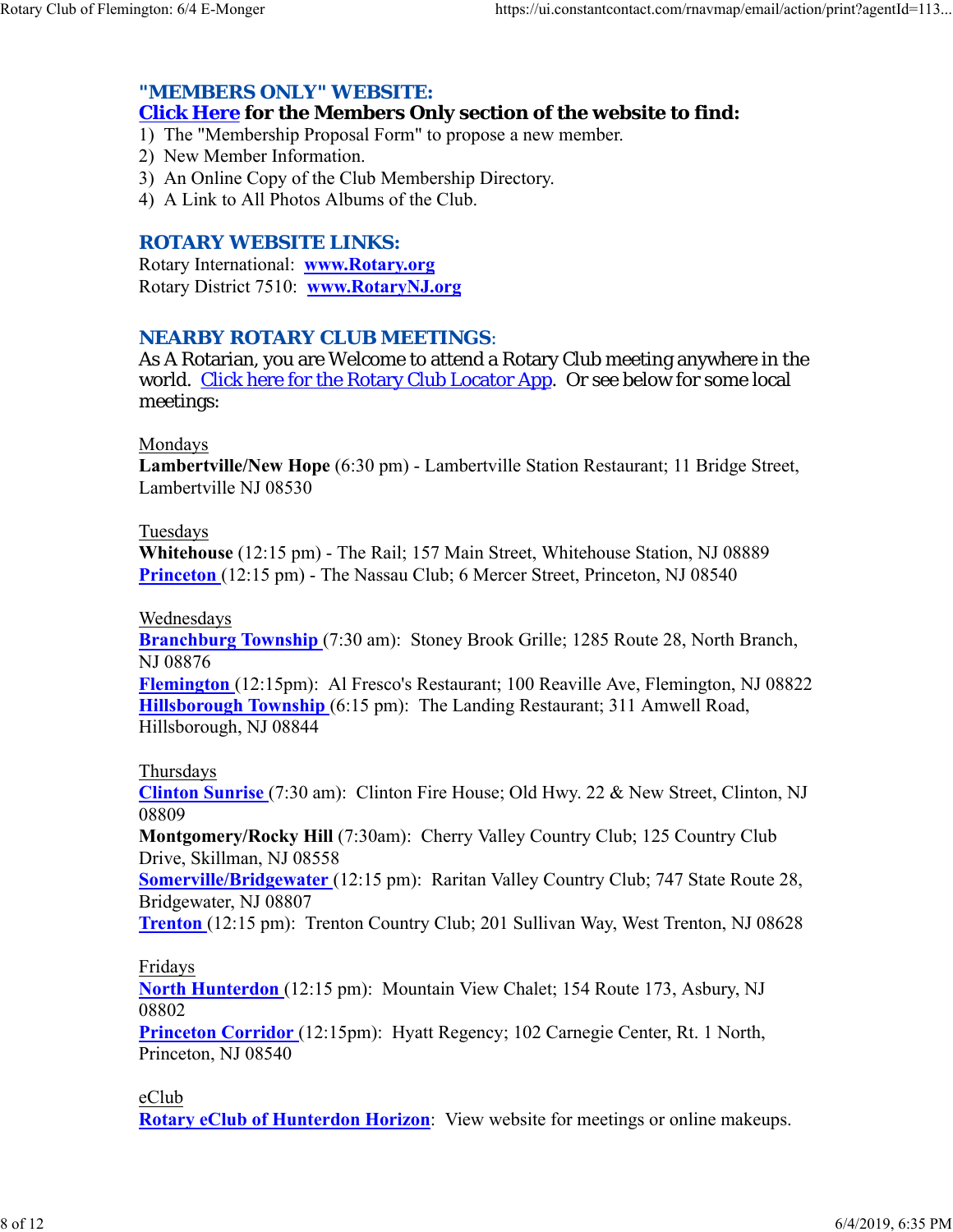# RI President's Call for Action in **2018-2019**: **"Be the Inspiration" Rotary Club of Flemington, NJ - Our 95th Year** Founded October 3, 1923 \* Charter #1529 \* District 7475

| Club President                           | <b>Nik Kritharis</b>                       |  |
|------------------------------------------|--------------------------------------------|--|
| President-Elect                          | Ann del Campo                              |  |
| Secretary                                | <b>Kyle Fogarty</b>                        |  |
| Treasurer, General                       | <b>Terry Ownes</b>                         |  |
| Treasurer, Lunch                         | <b>Ken Skowronek</b>                       |  |
| <b>Board Member</b>                      | <b>Kim Metz</b> (immediate Past-President) |  |
| <b>Board Member</b>                      | <b>Sandy Clark</b>                         |  |
| <b>Board Member</b>                      | D.J. Wright                                |  |
| Sergeant-at-Arms                         | <b>Tom Fisher</b>                          |  |
| R.I. President                           | Barry Rassin (New Providence, Bahamas)     |  |
| District Governor (DG)                   | <b>John Wilson</b> (Newark)                |  |
| District Governor Elect (DGE)            | <b>Ray Freaney (Madison)</b>               |  |
| District Governor Designee (DGD)         | M. Ann Walko (Watchung-Warren)             |  |
| <b>Assistant District Governor (ADG)</b> | Jeannie Tsukamoto (***)<br>$\blacksquare$  |  |

Club Meetings: **Wednesday, 12:15 pm, Al Fresco's** 100 Reaville Avenue - Flemington, NJ 08822

# **Flemington Rotary Foundation - Officers**

Note terms run from July 1 through June 30th for the years listed

| President           | <b>Bob Chittenden</b> (2018 - 2023)                   |  |
|---------------------|-------------------------------------------------------|--|
| Vice-President      | <b>Bob Newland</b> (2018 - 2022)                      |  |
| Secretary           | <b>Sandy Clark</b> (2017 - 2020)                      |  |
| Treasurer           | <b>Kim Metz</b> (2018-2019) Nik Kritharis (2019-2024) |  |
| <b>Board Member</b> | <b>D.J.</b> Wright $(2017 - 2021)$                    |  |



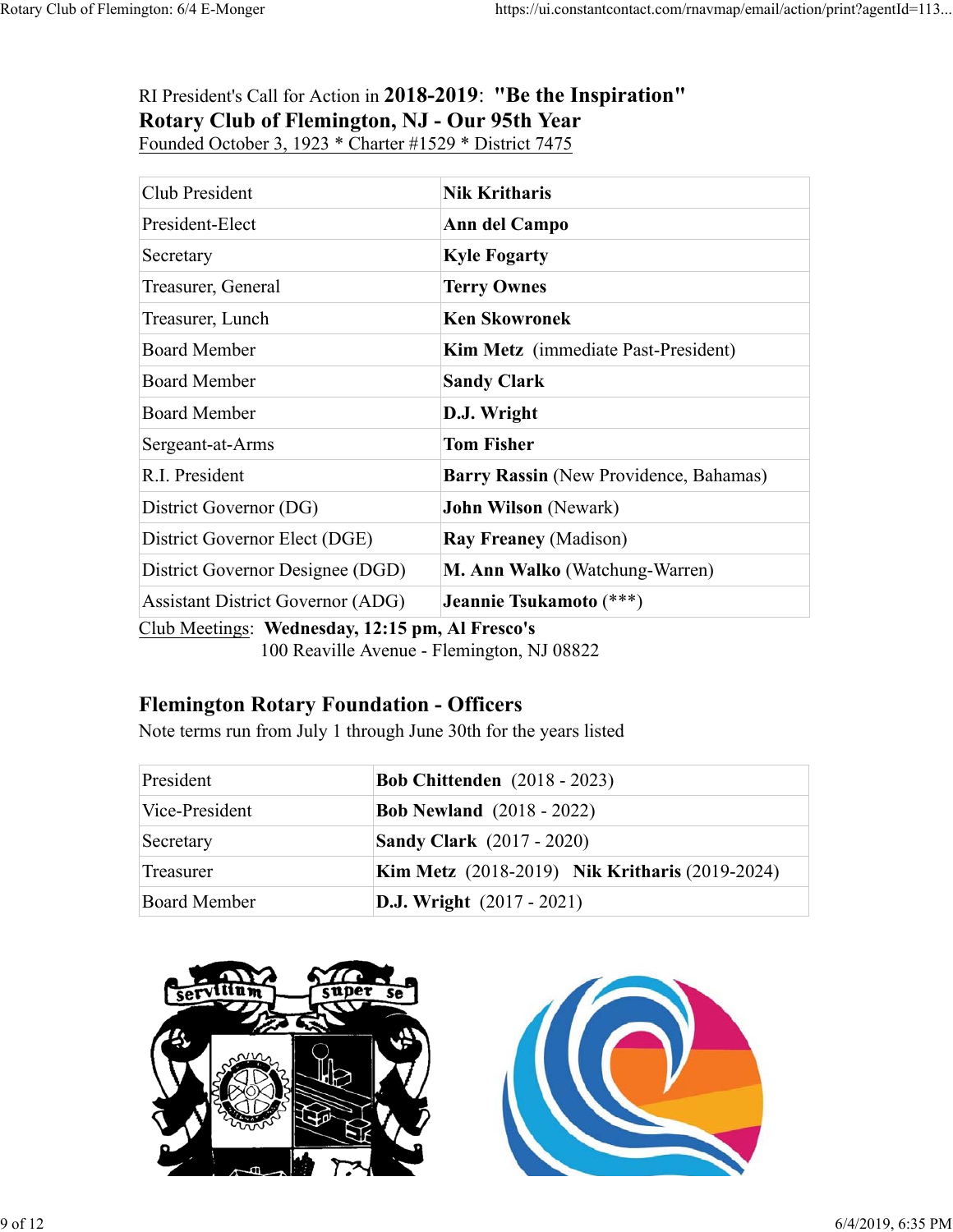

**MISSION STATEMENT:** The mission of Rotary International is to assist and guide Rotarians and Rotary clubs to accomplish the Object of Rotary to ensure Rotary's continuing relevance and to help build a better world, emphasizing service activities by individuals and groups that enhance the quality of life and human dignity, encouraging high ethical standards, and creating greater understanding among all people to advance the search for peace in the world.

**THE OBJECT OF ROTARY:** The object of Rotary is to encourage and foster the ideal of service as a basis of worthy enterprise and, in particular, to encourage and foster:

**1st**: The development of acquaintance as an opportunity for service;

**2nd**: High ethical standards in business and professions, the recognition of the worthiness of all useful occupations, and the dignifying of each Rotarian's occupation as an opportunity to serve society;

**3rd**: The application of the ideal of service in each Rotarian's personal, business and community life;

**4th**: The advancement of international understanding, goodwill, and peace through a world fellowship of business and professional persons united in the ideal of service.

**THE 4-WAY TEST:** "Of the things we think, say or do:

**1st**: Is it the Truth?

2<sup>nd</sup>: Is it Fair to all concerned?

**3rd**: Will it build goodwill and better friendships?

**4th**: Will it be beneficial to all concerned?"

### *ROTARY's AVENUE'S OF SERVICE*:

**1)** Through **Club Service**, we have fun, build lasting friendships, and make sure that our club runs well.

**2)** Through **Vocational Service**, we volunteer our professional skills to serve others and promote integrity in everything we do.

**3)** Through **Community Service**, we address local needs and work with our community to bring lasting improvements.

**4)** Through **International Service**, we meet humanitarian needs around the globe and promote world understanding and peace.

**5)** Through **Youth Service**, we work with young people to help them become the next generation of leaders, visionaries, and peacemakers.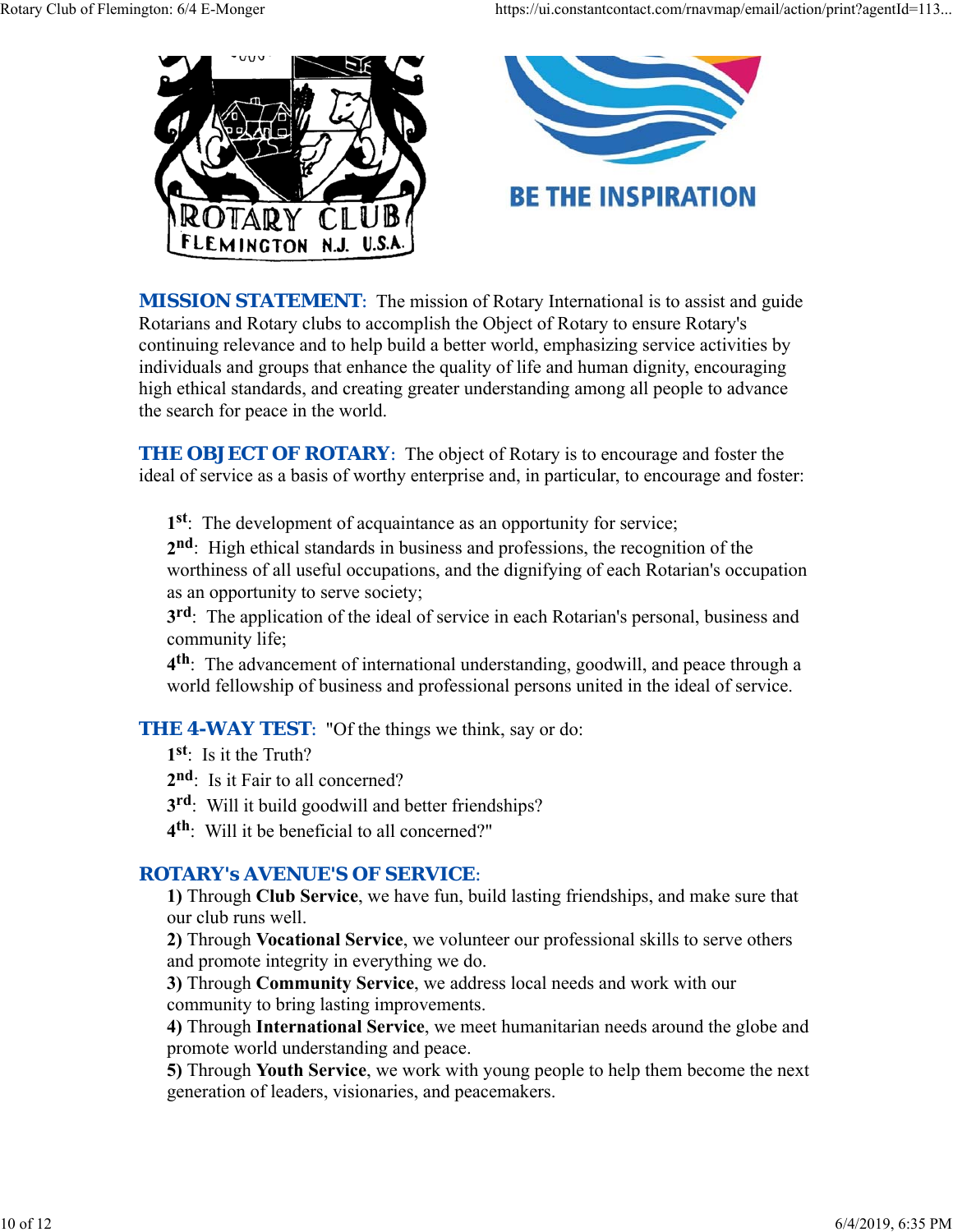| <b>Rotarian</b>                   | <b>Member Since</b> | <b>Classification</b>                    |
|-----------------------------------|---------------------|------------------------------------------|
| Bohler, Herbert C. (Herb)         | 1977                | <b>Specialty Advertising</b>             |
| Chittenden, Robert L. (Bob)       | 2003                | M.E.F.P. Consulting Engineering          |
| Clark, Arthur L. (Sandy)          | 1987                | Printing                                 |
| Davidson, James G. (Jim)          | 2002                | <b>Rubber Products</b>                   |
| del Campo, Ann                    | 2016                | <b>Scientist &amp; Farmer</b>            |
| Ferrari, Frederick J. (Fred)      | 1964                | Orthodontia                              |
| Fisher, Charles H. (Charlie)      | 1961                | <b>Funeral Services</b>                  |
| Fisher, Thomas H. (Tom)           | 2012                | <b>Property &amp; Casualty Insurance</b> |
| Fogarty, Kyle M.                  | 2017                | <b>Financial Advisor</b>                 |
| Harrison, Jeffrey (Jeff)          | 1996                | Psychotherapy                            |
| Hyatt, Frederic D. (Fred)         | 2017                | Retired - Aerospace                      |
| Kamnitsis, Christopher P. (Chris) | 2001                | <b>Financial Planning</b>                |
| Kritharis, Nikolaos (Nik)         | 2016                | Dentistry                                |
| Liebross, Ira                     | 1997                | <b>Family Medicine</b>                   |
| Loew, Darren                      | 2002                | Orthodontics                             |
| Martin, Teresa (Terry)            | 1993                | Solid Waste/Recycling                    |
| Mazujian, Harry                   | 2004                | Clergy                                   |
| McWilliams, Nancy                 | 1992                | Psychotherapy                            |
| Metz, Kim                         | 2007                | <b>Technical Education</b>               |
| Moore, Jeffrey (Jeff)             | 2018                | <b>Education - Secondary</b>             |
| Muller, George D.                 | 1964                | <b>Cut Glass Manufacturing</b>           |
| Newland, Robert D. (Bob)          | 1998                | Insurance                                |
| Ownes, Terry M.                   | 1987                | <b>Floor Covering</b>                    |
| Phelan, Christopher J. (Chris)    | 2009                | <b>Chamber Of Commerce</b>               |
| Randolph, R. Wayne                | 1982                | <b>Veterinary Medicine</b>               |
| Ruberto, Johanna S.               | 2016                | <b>High School Administration</b>        |
| Schaible, R. Michael (Mick)       | 1998                | <b>Appraisal Services</b>                |
| Skowronek, Kenneth J. (Ken)       | 1994                | <b>Family Law</b>                        |
| Stothoff, Richard H. (Dick)       | 1966                | <b>Sanitary Engineering</b>              |
| Widico, Karen A.                  | 1997                | <b>Public Health Services</b>            |
| Williams, Gwen                    | 1991                | Purchasing/Manufacturing                 |
| Wise, Robert (Bob)                | 1992                | <b>Hospital Administration</b>           |
| Woske, Harry                      | 1977                | Cardiology                               |
| Wright, Daniel J. (D.J.)          | 2003                | <b>Funeral Services</b>                  |
| Ziegler, Joseph E. (Joe)          | 1988                | <b>Investment Advisor</b>                |
| Zullo, John J. (Johnnie)          | 1987                | <b>Chemical Engineering</b>              |

### **2018-2019 CLUB MEMBER ROSTER Rotary Club of Flemington, NJ** Current Number of Members: 36